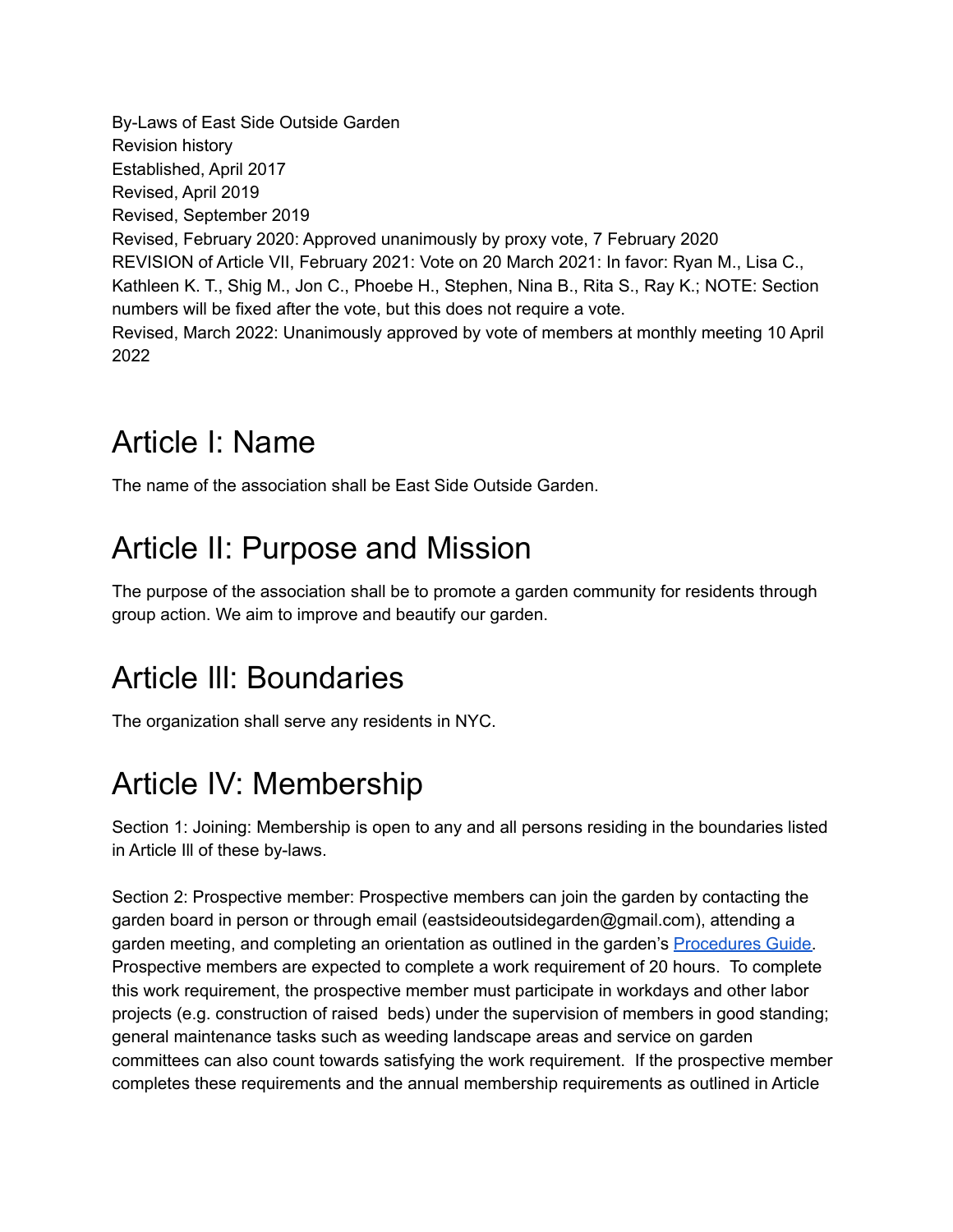IV section 5, at the start of their second season as a garden member the prospective member will be considered as a member in good standing.

Section 3: Member in Good Standing (Rights of members): All persons who have met annual requirements as outlined in in Article IV Section 5, adhered to these By-laws, to the procedures specified in the **[Procedures](https://docs.google.com/document/u/2/d/1qzSAs1KjqiyPoktNRPPARFf3IOiFoJ4wCUrzNOhq5Ys/edit) Guide**, to the garden's [community](https://docs.google.com/document/d/1wTsLWezfIWdIFMABJxr5BPCgaB_HkwWDXjEa6qT4E6U/edit?usp=sharing) quidelines, and to any applicable guidelines of the license [agreement](https://drive.google.com/open?id=1bvvAW7Bg5xdkH-w7ZPX042Ia98PF77YX) with NYC Parks, NYC Parks regulations, as well as City, State, and Federal laws are considered members in good standing. Members in good standing have access to the garden via key or lock access code and are entitled to use the garden's tools. Plots are allotted to members in good standing on a first-come first-served basis; if there are not sufficient plots for all members in good standing, a wait list will be created.

Section 4: Voting: Only members in good standing are eligible to vote on matters of garden business during garden meetings or by proxy (e.g. online poll or email) and to vote in garden board elections. Voting members (that is, members in good standing) must be at least 18 years of age or older.

Section 5: Membership Guidelines (Responsibilities and rules for members)

- Annual requirements for all garden members
	- **Service hours:** Members in good standing and prospective members must commit to a minimum of 40 hours of volunteer time over the open hours season (see the next section for more details on Open hours)
		- Volunteer time is defined as hosting or co-hosting open hours. To be considered "open hours," the garden gate must be open and the signboard must be put at the gate stating that the garden is open. Members should consult the daily maintenance checklist in the **[Procedures](https://docs.google.com/document/u/2/d/1qzSAs1KjqiyPoktNRPPARFf3IOiFoJ4wCUrzNOhq5Ys/edit) Guide** and ensure that daily maintenance tasks are carried out during open hours.
		- Open hours Season is from April 1-Oct 31st.
		- Members are expected required to track their volunteer hours using the online google form. Hours must be entered within 36 hours of volunteer time.
		- 50 hours is the minimum volunteer time for non-dues-paying members
	- **Dues**: An annual dues payment is required to remain in good standing
		- In the case of financial hardship, 10 hours of work may be substituted for the dues payment; see Article IV section 2 for a definition of what meets the criteria of work hours.
	- **Meeting attendance**: Members must attend at least 3 meetings during the active season (April 1-Oct 31) and 1 meeting during the inactive season (Nov. 1-March 31) to maintain good standing.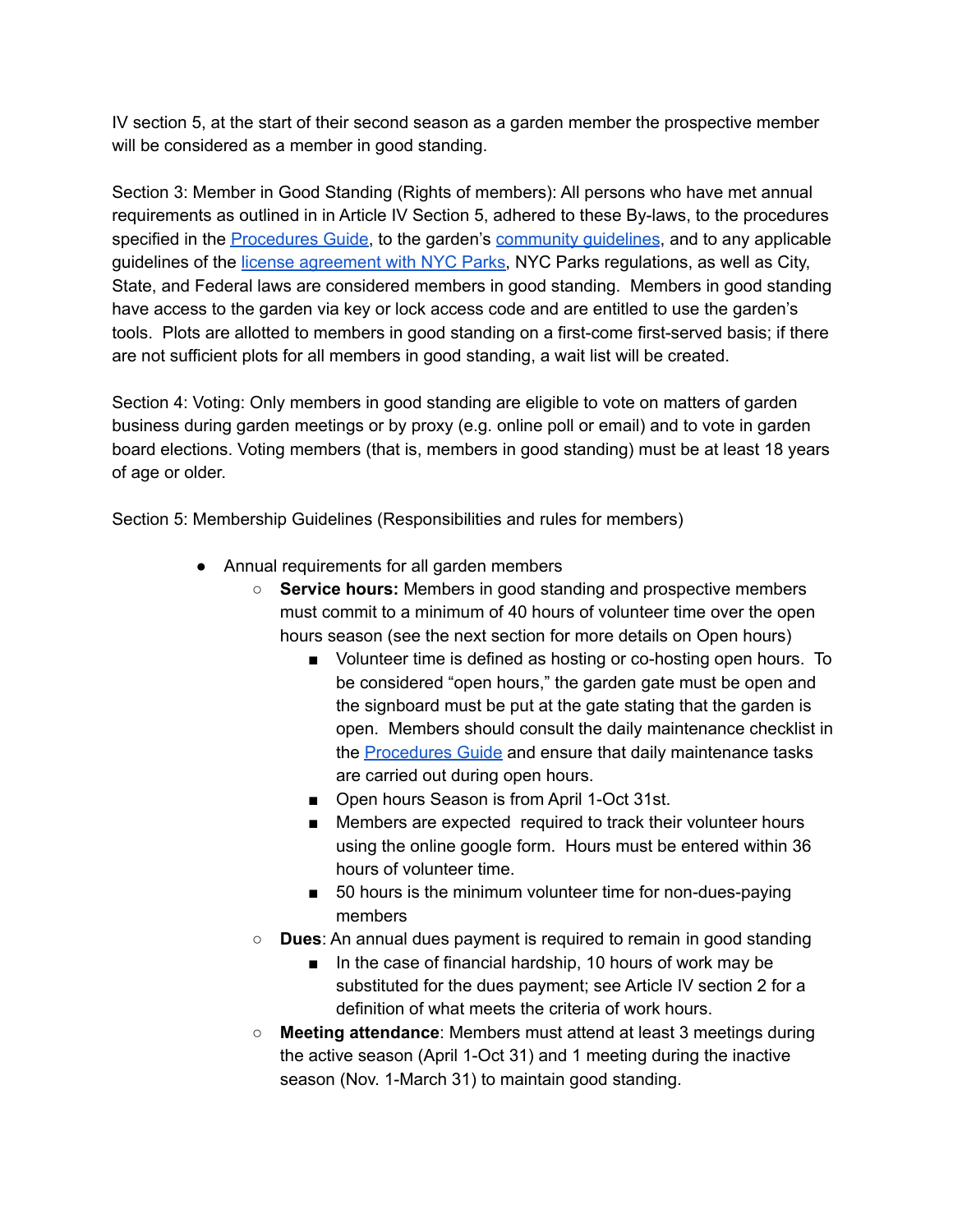- Members must follow the procedures specified in the [Procedures](https://docs.google.com/document/u/2/d/1qzSAs1KjqiyPoktNRPPARFf3IOiFoJ4wCUrzNOhq5Ys/edit) Guide, the garden's [community](https://docs.google.com/document/d/1wTsLWezfIWdIFMABJxr5BPCgaB_HkwWDXjEa6qT4E6U/edit?usp=sharing) quidelines, and any applicable guidelines of the [license](https://drive.google.com/open?id=1bvvAW7Bg5xdkH-w7ZPX042Ia98PF77YX) [agreement](https://drive.google.com/open?id=1bvvAW7Bg5xdkH-w7ZPX042Ia98PF77YX) with NYC Parks, NYC Parks regulations, as well as City, State, and Federal laws. Failure to follow any of these guiding documents can be considered as an infraction subject to a penalty (see Article IV section 6).
- Members agree not to do any of the following:
	- $\circ$  Copy or share any garden keys or lock codes with anyone who is not a member in good standing, including family members and friends, without permission of the garden board.
	- Grow food in non raised garden beds (see license [agreement](https://drive.google.com/open?id=1bvvAW7Bg5xdkH-w7ZPX042Ia98PF77YX) with NYC [Parks](https://drive.google.com/open?id=1bvvAW7Bg5xdkH-w7ZPX042Ia98PF77YX) 5.C.vi), with the exception of fruit trees in the communally managed landscape areas.
	- Members cannot consume Alcohol in the garden (see license [agreement](https://drive.google.com/open?id=1bvvAW7Bg5xdkH-w7ZPX042Ia98PF77YX) with NYC [Parks](https://drive.google.com/open?id=1bvvAW7Bg5xdkH-w7ZPX042Ia98PF77YX) 6.E)

#### Section 6: Penalties

- Members not adhering to the guidelines outlined in Article IV Section 5 above, to the procedures specified in the [Procedures](https://docs.google.com/document/u/2/d/1qzSAs1KjqiyPoktNRPPARFf3IOiFoJ4wCUrzNOhq5Ys/edit) Guide, [community](https://docs.google.com/document/d/1wTsLWezfIWdIFMABJxr5BPCgaB_HkwWDXjEa6qT4E6U/edit?usp=sharing) guidelines, and any applicable guidelines of the license [agreement](https://drive.google.com/open?id=1bvvAW7Bg5xdkH-w7ZPX042Ia98PF77YX) with NYC Parks, NYC Parks regulations, as well as City, State, and Federal laws, will be subject to the following penalties, following a "three strikes model":
	- Strike one: Probation: a period of 1 month following the identification of the infraction by garden members and notification of the Garden membership via meeting or Garden Board, to provide the infracting member the opportunity to get back in good standing for minor violations.
	- Strike two: Loss of plot: If the garden member continues to stand in violation of Article IV Section 5 guidelines by the end of the 1 month probation period, or commits a second infraction within two months after the completion of probation, the garden member will lose their plot and access to garden tools and other resources determined by the garden board.
	- Loss of membership: For major or repeated infractions against garden guidelines outlined above in Article IV Section 5, against the procedures specified in the [Procedures](https://docs.google.com/document/u/2/d/1qzSAs1KjqiyPoktNRPPARFf3IOiFoJ4wCUrzNOhq5Ys/edit) Guide, against the [community](https://docs.google.com/document/d/1wTsLWezfIWdIFMABJxr5BPCgaB_HkwWDXjEa6qT4E6U/edit?usp=sharing) guidelines, and against any guidelines of the license [agreement](https://drive.google.com/open?id=1bvvAW7Bg5xdkH-w7ZPX042Ia98PF77YX) with NYC Parks, NYC Parks regulations, as well as City, State, and Federal laws, or for failure to get back into good standing following a probationary period outlined in the above paragraph on Probation, the garden board may determine penalties up to and including expulsion of said members committing major infractions or failing to get into good standing. Loss of membership will include a loss of all keys and access codes to garden spaces.
- Section 7: Variances and remediation
	- Garden members unable to meet all terms outlined in Article IV Section 5 because of a life event or other reasonable cause may ask the board for a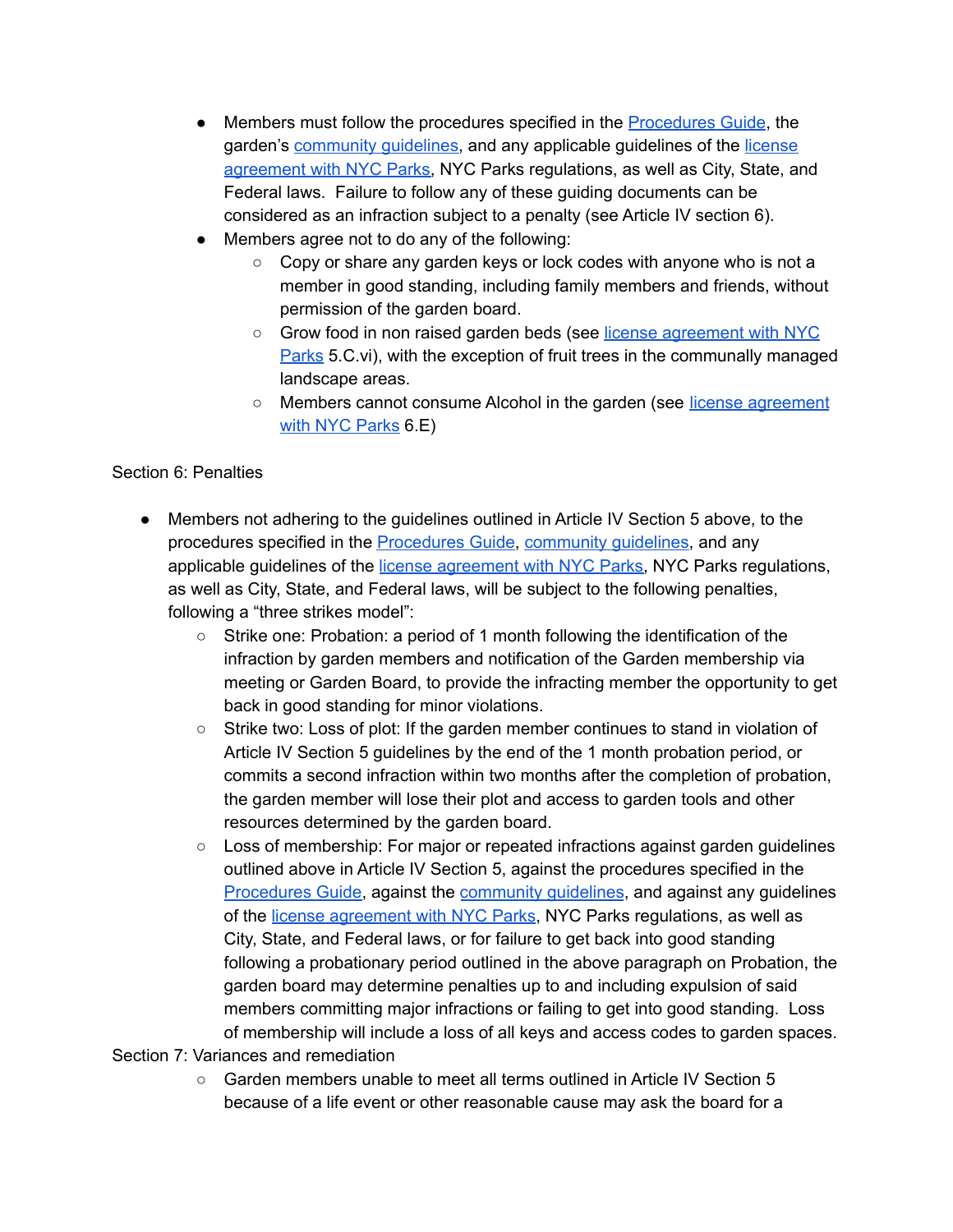variance, preferably in advance, to be approved by majority vote of membership at a monthly member meeting in order to maintain their membership good standing.

○ Garden members falling out of good standing will be given reasonable chances to get back into good standing; if necessary, terms of remediation for good standing will be determined by majority vote at a membership meeting.

#### Article V: Dues

Section 1: Why Collect Dues: All members, including prospective members, will be asked to pay dues annually to remain in good standing. Dues are voluntary, however, only members in good standing may vote on Garden business. Dues are collected for the sole purpose of carrying out the mission of the association.

Section 2: Amount of Dues: Dues will be kept low so as to encourage as many members as possible. The amount of the dues will be determined annually and announced at the 1st annual meeting to be held in April every year.

Section 3: Payment of Dues: Annual dues are to be paid within 60 days of the 1st annual meeting held in April every year. New members will be asked to pay for the full year in which they join, regardless of when they join. If dues causes a hardship on the member, an additional 10 hours of volunteer time can substitute dues. If new members join mid July, dues can be prorated if amount causes hardship.

Section 4: Volunteer Hours: Dues-paying members are expected to volunteer a minimum of 40 hours per season inside or associated to the garden. As outlined above, members who cannot pay the dues for any reason will be requested to volunteer an additional 15 hours of their time.

Section 5: Other Donations to the Organization: Periodically, members may volunteer to donate materials or funds for certain projects proposed and voted on by the Garden Members. These are voluntary donations and are not considered dues.

Section 6: Who Pays Dues: Dues are collected from all members who are 18 years of age or older.

#### Article VI: Meetings

Section 1: Time and Place of Meetings: The Association will meet regularly (approximately once a month during the season) at the garden or the 14th st Y. The time will be determined by what is convenient to the largest number of members which will be voted on at the April meeting. Meeting dates and times should be consistent and moved or rescheduled only as a last resort.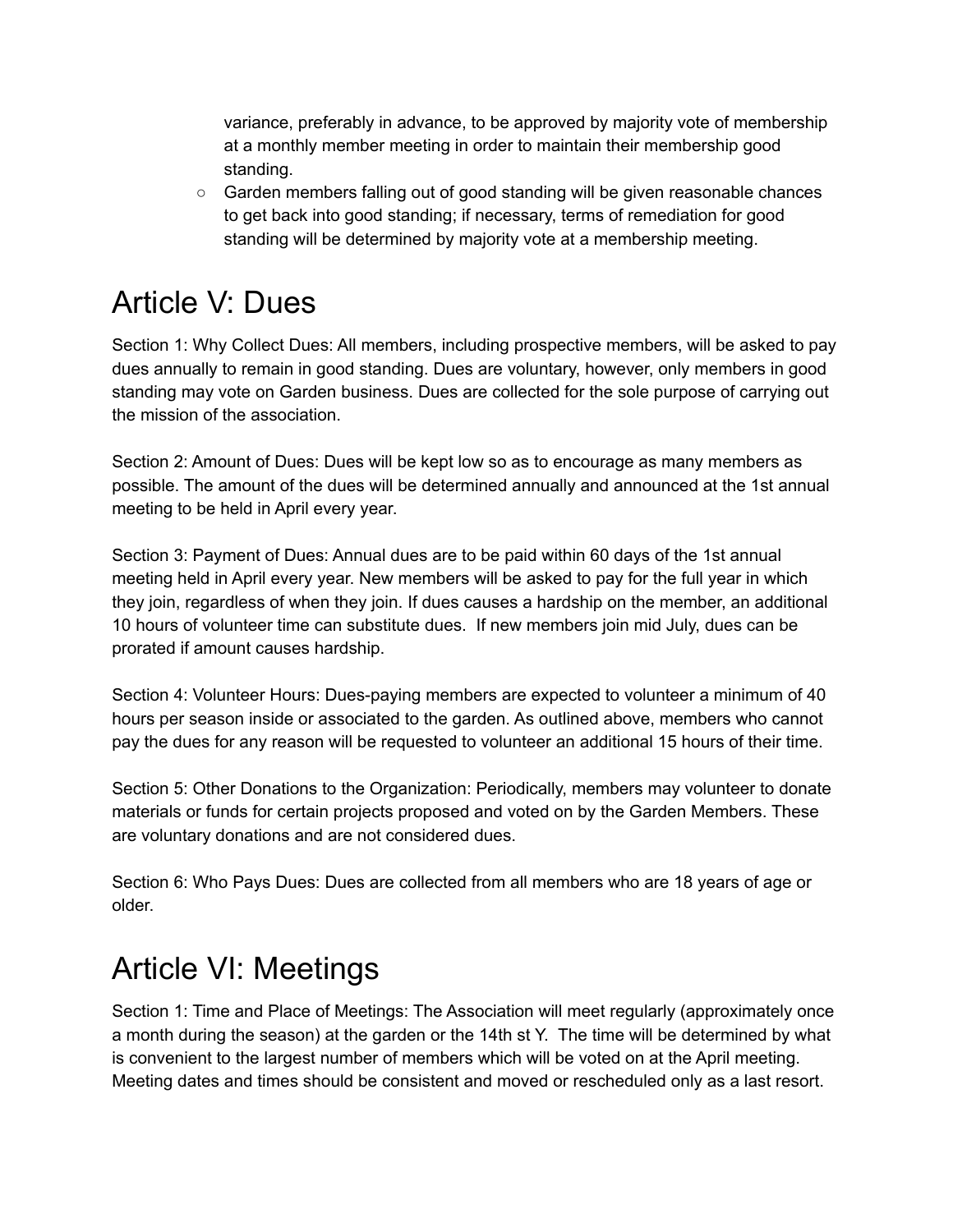When circumstances allow, members shall be notified at least 7 days in advance of all cancelled meetings.

Section 2: Annual Meeting: The Association will hold an annual meeting in April of each year. The responsibilities of the volunteer committee officers will be assigned at that meeting. The amount of annual dues will be voted on at that meeting. Monthly meeting times will be voted on at this meeting. Anyone is allowed to attend this meeting but only members in good standing can be considered for assignment (see Article IV) and are allowed to contribute opinions at this meeting.

#### Article VII: Garden Board

Section 1: Garden Board. The garden shall be managed by a volunteer board of 4 members in good standing (see Article IV section 3). The board shall divide up administrative responsibility equitably amongst its members and delegate administrative responsibility as appropriate among the rest of the garden membership.

Section 2: Elections: Four members in good standing shall be elected to the board in April of every year by a vote of garden membership. Members can be nominated to run for the board or can self-nominate for board service.

Section 3: Terms: The terms for all board members shall be for 1 year, starting at the April meeting or at the end of the meeting when the officer chose to adopt a set of responsibilities, until March 31st of that year.

Section 4: Terms Limits: Board members will not have any term limits.

Section 5: Vacancies: A vacancy or lack of sufficient participation by any board member or because of death, resignation, or otherwise is to be filled by a person self nominated or nominated by the members and approved by majority vote of the membership.

Section 6: Eligibility: Any member in good standing is eligible for election to the board.

Section 7: Roles. Two board members shall serve as co-chairs, and the two other board members will serve as apprentice board members--the goal is for these two members to learn more about the administrative tasks of the garden. The co-chairs set meeting times and agendas, coordinate among committees, task forces, and other subgroups within the garden, liaise with GreenThumb, Reclaimed Organics, East Side Community High School, LUNGS, Madina Masjid, and other relevant community groups.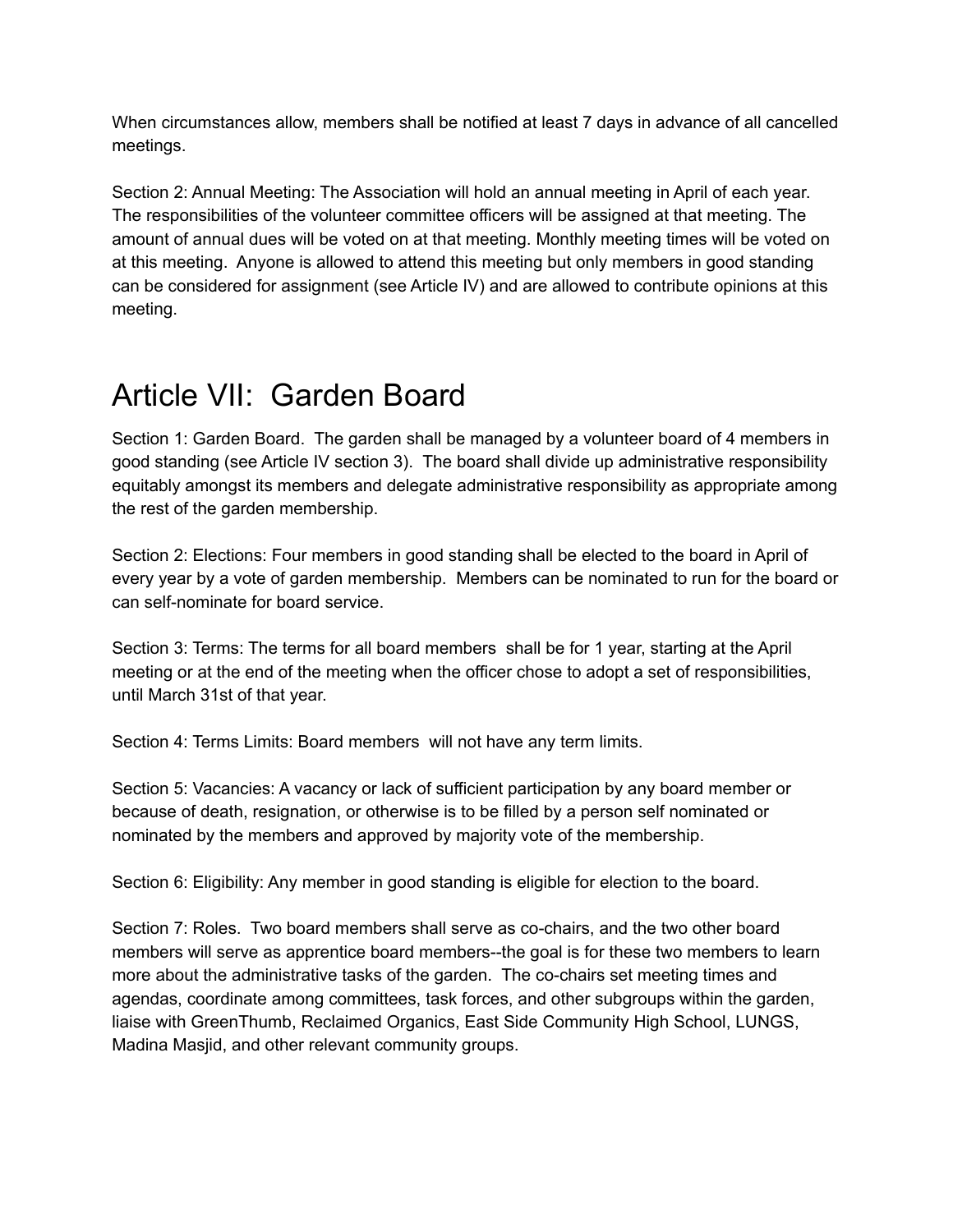### Article VIII: Voting and Decision-making

Section 1: Majority Vote Rules: All Association business is transacted using a voting system called Majority Vote, which means the winning proposal or resolution received at least one more vote than the next proposal or resolution on the ballot.

All decisions relating to major uses of garden facilities, equipment, and resources must be approved by a majority vote of a quorum of the membership; minor uses of garden facilities, equipment, and resources may be completed without approval of the officers or garden membership, but are subject to audit by garden members. As "major uses" these by-laws identify any public events (including but not limited to workshops, classes, fundraisers, workdays, and cultural or educational programming), private organized events involving non-members (such as parties), and alterations of the space and landscape. "Minor uses" include tasks not essential to basic garden care and maintenance, such as planting unobtrusive numbers of ephemeral plants in shared beds, keeping potted plants in the greenhouse, or any other usage of communal garden space and resources defined by garden members. Reports on all uses of the garden will be given at each meeting of the garden members.

Section 2: Must be Paid Member: In order to vote on association business you must be a dues paying member in good standing as defined in Article IV Section 3.

Section 3: Voting by proxy: Voting by proxy, including via email or other electronic means, shall be permitted. Members may send their proxy vote on specific agenda items in advance of a meeting.

#### Article IX: Quorum

Section 1: Definition of Quorum: A quorum is the minimum number of persons required to be present before association business can be voted on.

Section 2: Quorum at Membership Meetings. The Association requires that at least 8 members who are in good standing with the association be present at any regularly scheduled or annual meeting in order for votes to take place or business to transact.

Section 4: Quorum for Other Committees: There is no quorum responsibility for other Association committees.